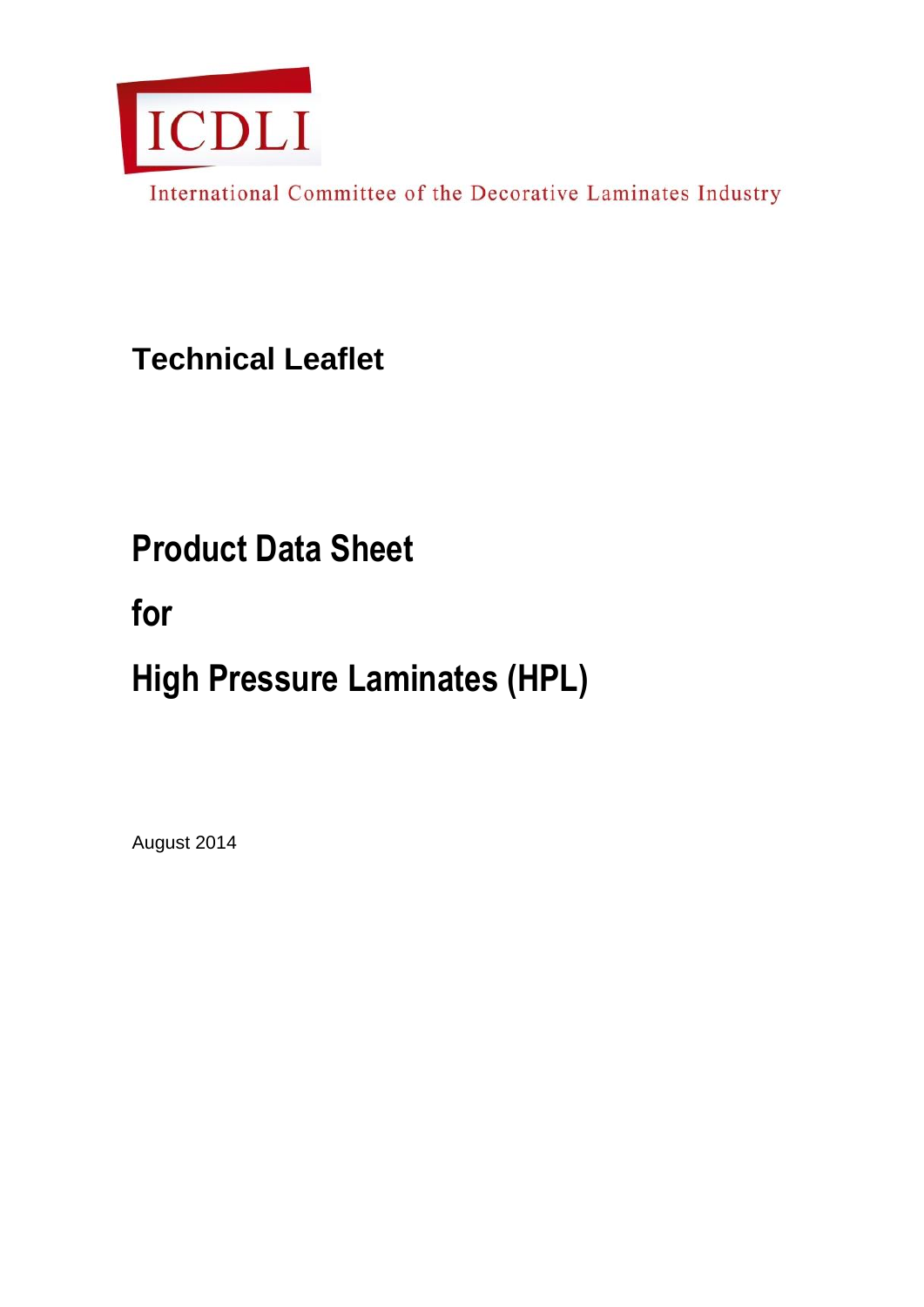

#### **Preface**

This information describes the composition of HPL and gives advice for their handling, processing, use, and disposal. It covers all HPL grades as described in EN 438. HPL are not classified as hazardous substances and therefore they do not require a special marking nor a description by a safety data sheet.

The technical leaflet is prepared for manufacturers, processing companies and retailers of decorative laminates.

It reflects the state of knowledge as of July 2014.

This document makes no claim of completion regarding listing the full details of any standards referred to in the text.

All information is based on the current state of technical knowledge, but it does not constitute any form of liability. It is the personal responsibility of the user of the products described in this information leaflet to comply with the appropriate laws and regulations.

For more than 50 years the ICDLI has been the international representative of the interests of European laminate manufacturers. Further information about the ICDLI and the data sheets published up to now can be found at [www.icdli.com.](http://www.icdli.com/)

This application was compiled by the International Committee of the Decorative Laminates Industry. It considers the conditions of application technology in the European countries. If you have further questions, please contact us:

**ICDLI aisbl - International Committee of the Decorative Laminates Industry** Rue de la presse 4, 1000 Bruxelles, Belgium Head office: Städelstraße 10, 60596 Frankfurt / Main, Germany, phone +49 69 2 71 05-31, fax +49 69 23 98 37,

E-Mail[: info@pro-kunststoff.de](mailto:info@pro-kunststoff.de)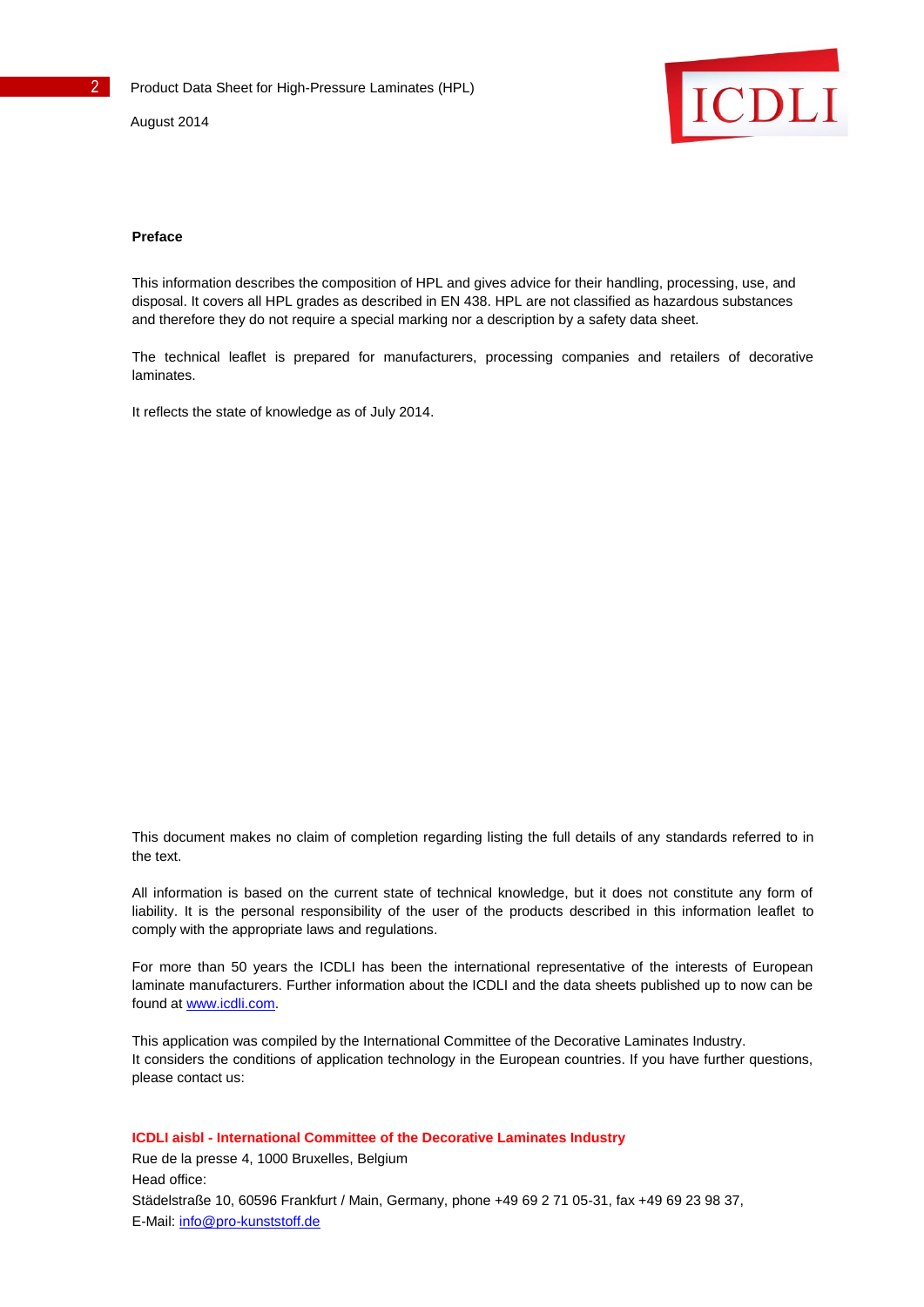

## **Contents**

- Description
- Storage and Transportation
- Handling and Machining of HPL
- Environmental and Health Aspects in Use
- Maintenance
- HPL in Fire Situations
- Energy Recovery
- Waste Disposal
- Technical Data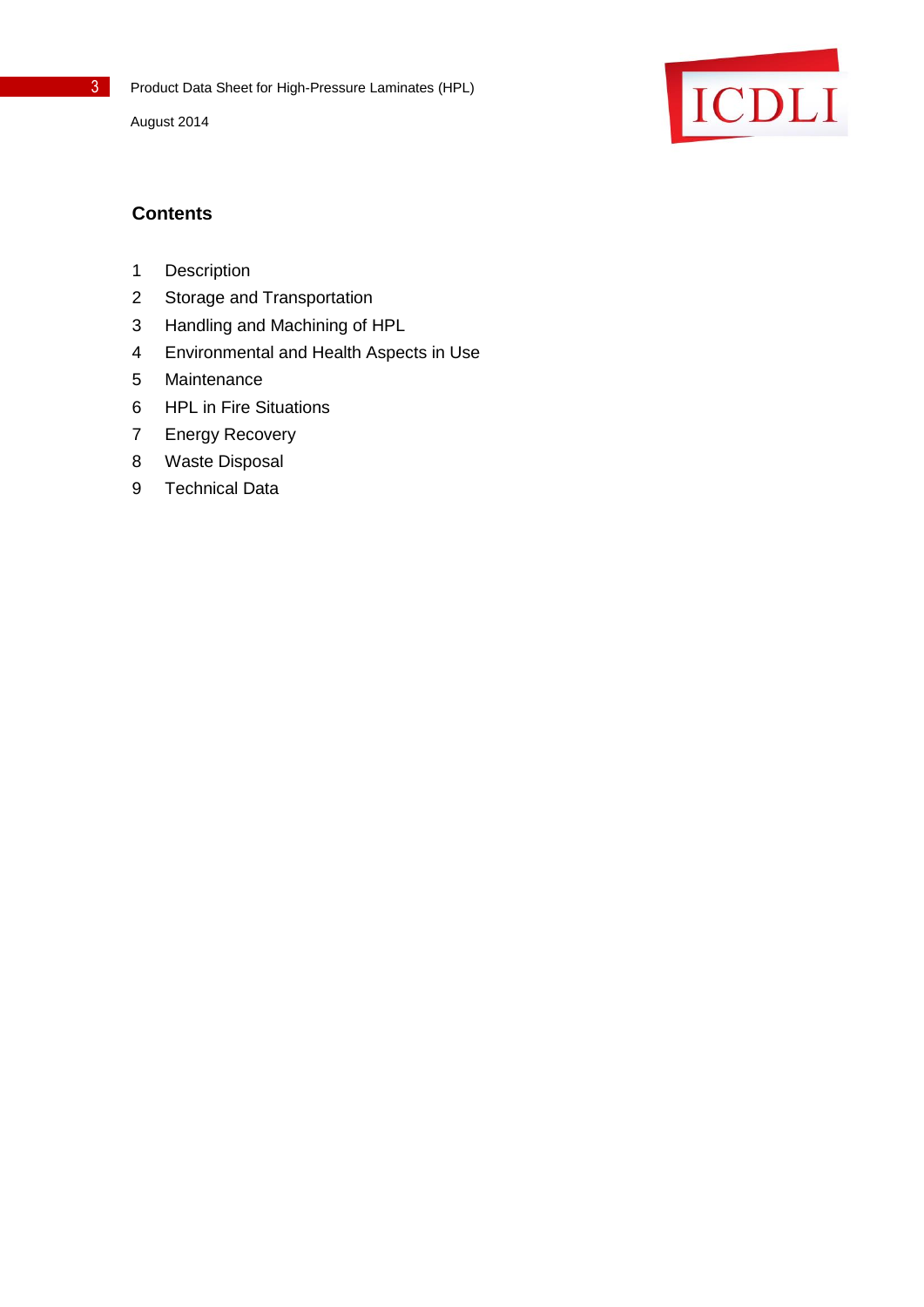

## **1. Description**

The materials referred to are high pressure decorative laminates (HPL) according to the European Standard EN 438 and to ISO 4586.

HPL are sheets consisting of layers of cellulose fibrous material (normally paper) impregnated with thermosetting resins and bonded together in a high pressure process. The process, defined as a simultaneous application of heat  $( \geq 120 \degree C)$  and high specific  $presure(\geq 5 MPa)$ , provides flowing and subsequent curing of the thermosetting resins to obtain a homogenous non-porous material ( $\geq$  1,35 g/cm<sup>3</sup>) with the required surface finish.

Basically more than 60 % of the HPL consist of paper and the remaining 30 to 40 % consist of cured phenol-formaldehyde resin for core layers and melamine-formaldehyde resin for the surface layer.

Both resins belonging to the group of thermosetting resins are irreversibly interreacted through cross linked chemical bonds formed during the curing process producing a nonreactive, stable material with characteristics which are totally different from those of its component parts.

HPL are supplied in sheet form in a variety of sizes, thicknesses and surface finishes.

Where improved fire retardance is required, the laminate core may be treated with an additive which does not contain halogens.

## **2. Storage and Transportation**

Storage and transportation should be carried out in accordance with the General Processing Recommendations for HPL; no special precautions need to be taken.

For transportation, HPL is classified as a non-hazardous product; no labelling is required.

## **3. Handling and Machining of HPL**

The usual safety requirements of fabrication and machining should be observed with regard to dust extraction, dust collection, and fire precautions.

Because of the possibility of sharp edges protective gloves should always be worn when handling laminates.

The contact with dust from HPL does not present any special problems, however a small percentage of personnel may be sensitive or even allergic to machining dust in general.

## **4. Environmental and Health Aspects in Use**

Decorative laminates are cured and therefore chemically inert.

HPL formaldehyde emission level is far below the limit for wood based materials. Due to their very low permeability HPL bonded to wood based substrates act as a barrier against possible formaldehyde emissions coming from the substrates.

There is no migration affecting food and, consequently, HPL are approved for contact with foodstuffs.

The decorative surfaces are resistant to common household solvents and chemicals and have therefore been used for many years in applications where cleanliness and hygiene are important.

The non-porous HPL surface and edges are easy to disinfect with hot water, steam and common types of disinfectants used in hospitals and other commercial facilities.

HPL is an article and not a chemical substance and therefore REACh does not apply.

Never the less it is important to ensure an information exchange with the raw material suppliers on REACh relevant substance properties.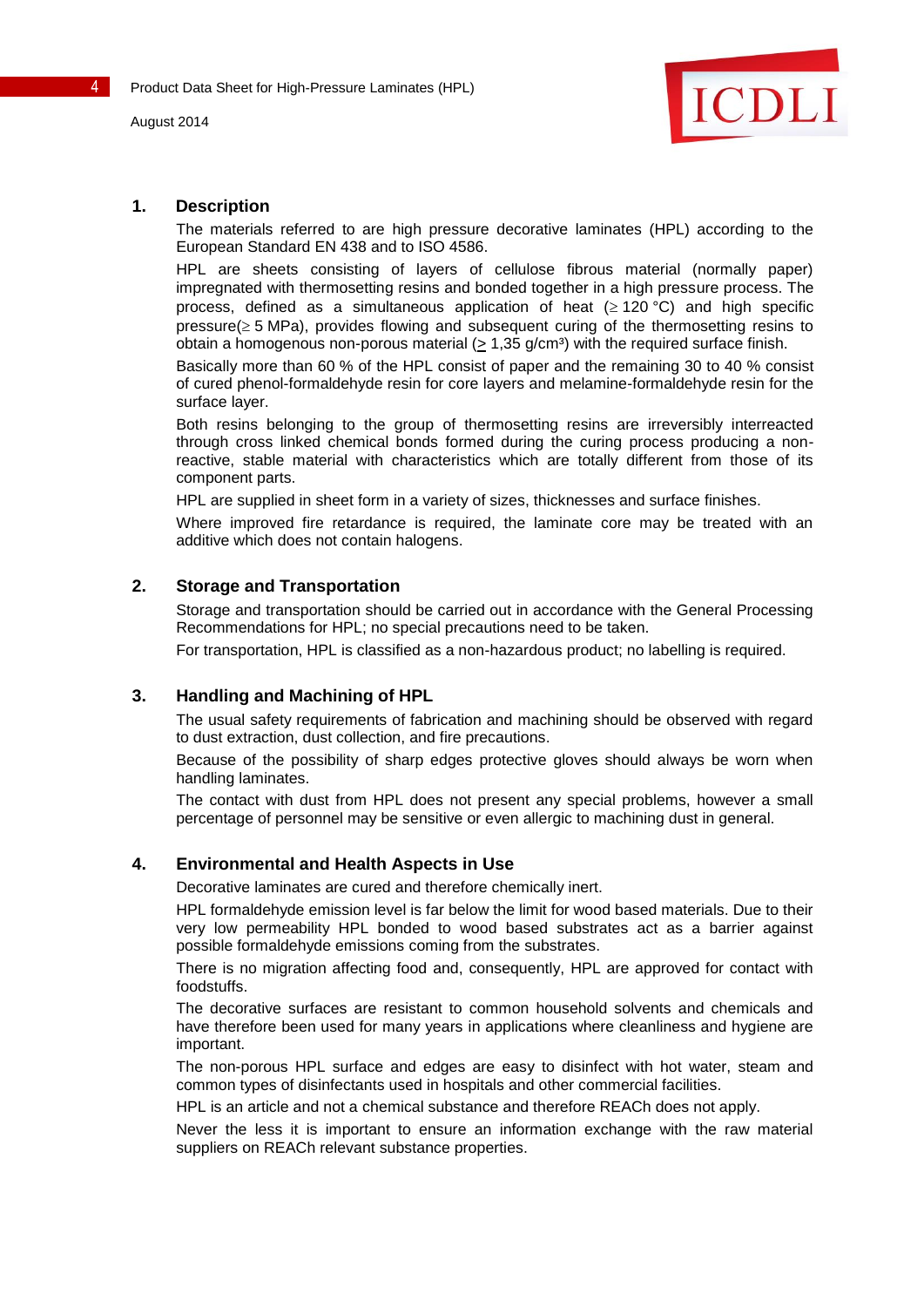

## **5. Maintenance**

As HPL do not suffer from corrosion and oxidation, they do not need any further surface protection (lacquers or paints).

## **6. HPL in Fire Situations**

Laminates are difficult to ignite, do not melt nor drip and have properties that retard "spread of flame", thus prolonging evacuating time.

Due to incomplete burning, as with many organic materials, hazardous substances are to be found in the smoke. However, HPL are capable of meeting the best performance for organic surfacing materials specified in the French standard NFF 16101 (= at least class F2 for smoke density and toxicity).

In dealing with fires involving laminates the same firefighting techniques should be employed as with other wood based building materials.

## **7. Energy Recovery**

On account of their high calorific value (18 - 20 MJ/kg)<sup>\*1</sup> HPL are ideal for thermal recycling. When burnt completely at 700 °C, HPL produce water, carbon dioxide and oxides of nitrogen. Therefore HPL comply e.g. with paragraph 8 of the economic law of circular flow (Kreislaufwirtschaftsgesetz, KrWG).

Well controlled burning processes are achieved in modern, officially approved industrial incinerators. Ashes of this process can be brought to controlled waste disposal sites.

## **8. Waste Disposal**

HPL can be brought to controlled waste disposal sites according to current national and/or regional regulations.

## **9. Technical Data**

## **9.1 Physical / chemical characteristics**

- 9.1.1 Physical state Solid sheets
- 9.1.2 Density  $\geq 1,35$  g/cm<sup>3</sup>
- 9.1.3 Solubility **Insoluble in water, oil, methanol, diethyl ether, n-octanol,**

acetone

- 9.1.4 Boiling point None
- 9.1.5 Evaporation rate Mone
- 9.1.6 Melting point HPL do not melt
- 9.1.7 Calorific value 18 20 MJ/kg
- 9.1.8 Heavy Metals HPL do not contain toxic compounds of antimony, heavy metals,
	- barium, cadmium, chromium $\mathsf{I}^{\mathsf{III}}$ , chromium $\mathsf{I}^{\mathsf{VI}}$ , lead, mercury, selenium.

## **9.2 Stability and reactivity data**

l

9.2.1 Stability HPL are stable; they are not considered to be reactive or corrosive.

<sup>1</sup> For comparison: Calorific value of fuel oil: 39 - 42 MJ/kg, of hard coal: 28 - 31 MJ/kg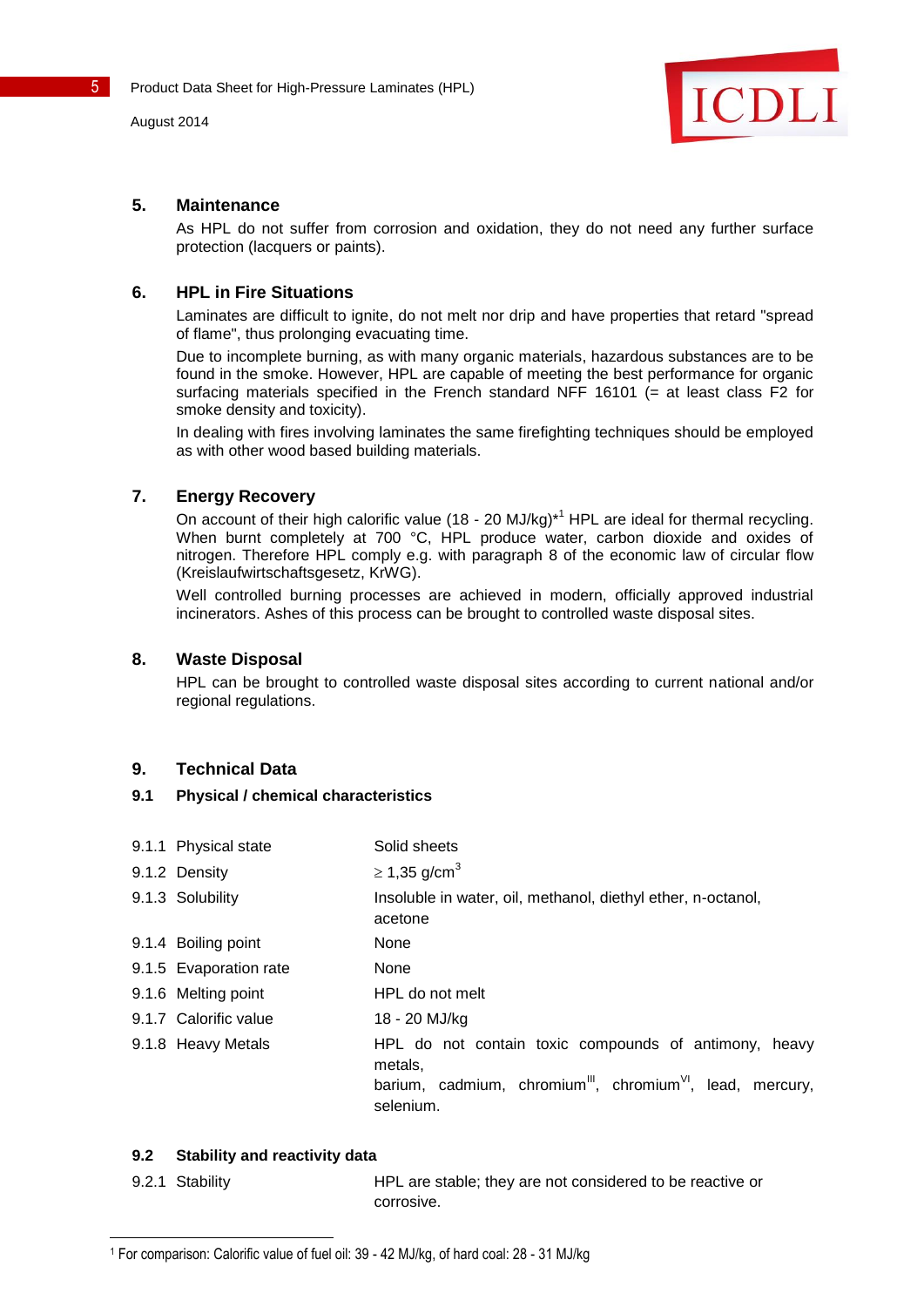| August 2014 |  |  |
|-------------|--|--|
|-------------|--|--|



|                    | 9.2.2 Hazardous reactions      | None                                                                                                                                                                                                                                                                                                                 |  |
|--------------------|--------------------------------|----------------------------------------------------------------------------------------------------------------------------------------------------------------------------------------------------------------------------------------------------------------------------------------------------------------------|--|
|                    | 9.2.3 Material incompatibility | Strong acids or alkaline solutions will stain the surface                                                                                                                                                                                                                                                            |  |
| 9.3                | Fire and explosion data        |                                                                                                                                                                                                                                                                                                                      |  |
|                    | 9.3.1 Ignition temperature     | Approx. 400 °C                                                                                                                                                                                                                                                                                                       |  |
|                    | 9.3.2 Flash point              | None                                                                                                                                                                                                                                                                                                                 |  |
|                    | 9.3.3 Thermal decomposition    | Possible above 250 °C. Depending on the burning conditions<br>(temperature, amount of oxygen, etc.) toxic gases may be<br>emitted,<br>e.g. carbon monoxide, carbon dioxide, ammonia.                                                                                                                                 |  |
|                    |                                | HPL are classified safe when tested according to NF F 16 101                                                                                                                                                                                                                                                         |  |
|                    | 9.3.4 Smoke and Toxicity       | HPL are classified F2 when tested according NF F 16 101.                                                                                                                                                                                                                                                             |  |
|                    | 9.3.5 Flammability             | HPL are not considered to be flammable. They will burn only in<br>a fire situation, in presence of open flames.                                                                                                                                                                                                      |  |
|                    | 9.3.6 Extinguishing media      | HPL are considered as class A material. Carbon dioxide, water<br>spray, dry chemical foam can be used to extinguish flames.<br>Water dampens and prevents rekindling. Persons in fire<br>situations should wear self-breathing apparatus and fire<br>protective clothing.                                            |  |
|                    | 9.3.7 Explosion hazards        | The machining, sawing, sanding and routing of HPL produce<br>class ST-1 dust. Safety precautions and adequate ventilation<br>must be observed to avoid airborne dust concentration.                                                                                                                                  |  |
|                    | 9.3.8 Explosion limits         | Dust levels should be kept below 5 mg/m <sup>3</sup>                                                                                                                                                                                                                                                                 |  |
|                    | 9.3.9 Protection against       | In the case of fire HPL shall be treated as wood based<br>materials.                                                                                                                                                                                                                                                 |  |
| explosion and fire |                                |                                                                                                                                                                                                                                                                                                                      |  |
| 9.4.               | <b>Electrostatic behaviour</b> | It minimizes the generation of charge by contact-separation or<br>rubbing with another material. It does not need to be earthed.<br>Surface resistivity is between $10^9 - 10^{12}$ ohms and a<br>chargeability of $V \le 2$ kV according to CEI IEC 61340-4-1 so<br>that HPL are considered as antistatic material. |  |
| 9.5                | <b>Storage and transport</b>   | HPL are classified as non-hazardous for transportation<br>purposes and there are no specific requirements.                                                                                                                                                                                                           |  |
| 9.6                | <b>Machining</b>               | Use gloves to protect from sharp edges and safety glasses to<br>prevent eye injuries. No special working equipment is<br>necessary, except protections to minimize dust exposure in<br>case of sheet machining.                                                                                                      |  |
| 9.7                | <b>Disposal considerations</b> | Waste material should be handled according<br>to local<br>regulations. Burning is permitted in approved industrial<br>incinerators.                                                                                                                                                                                  |  |